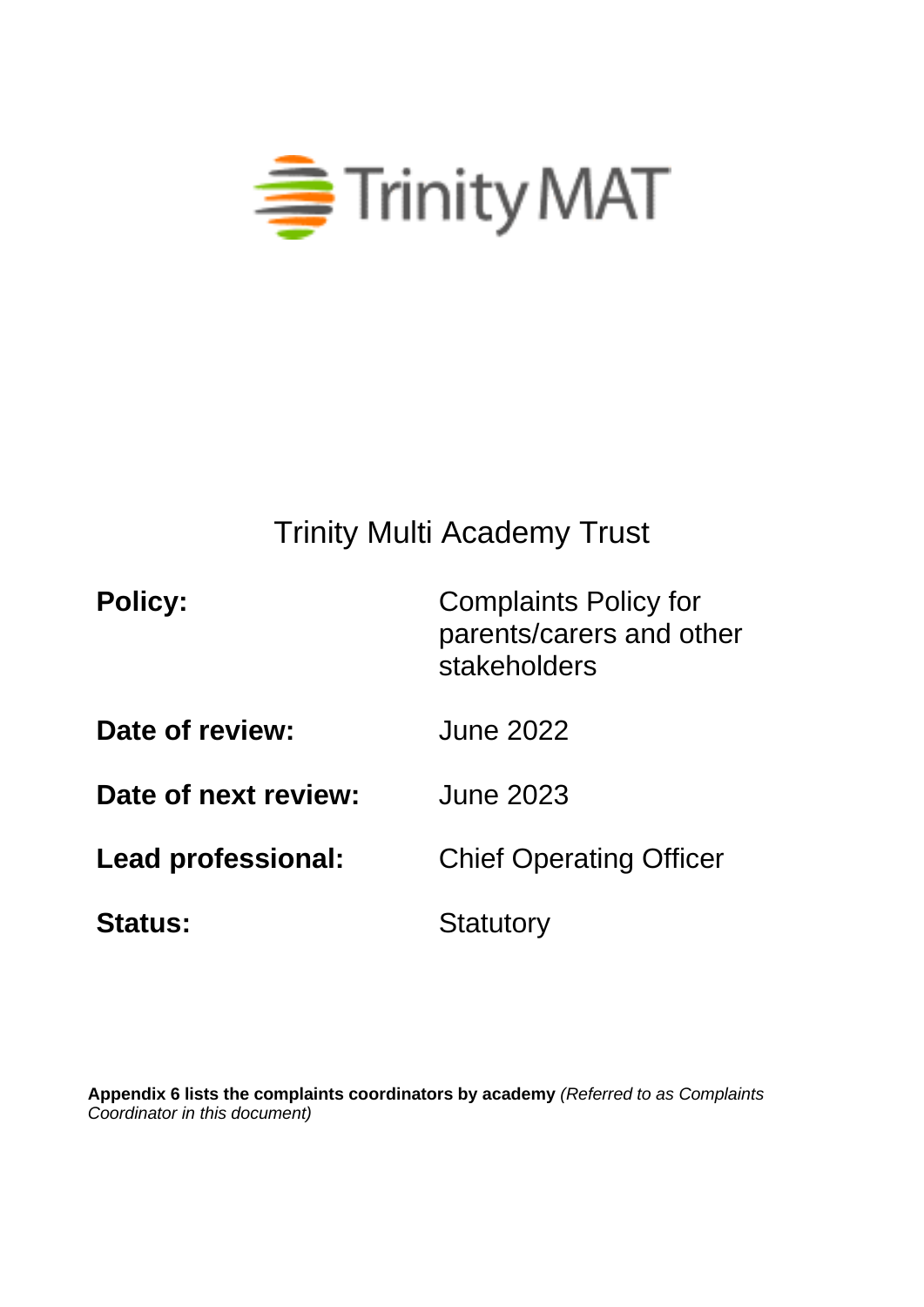# **1. Purpose of policy and guiding principles**

- 1.1. This policy is intended as a good practice guide applying to most general complaints which the academy is likely to receive from parents, carers and other stakeholders that use academy facilities or services.
- 1.2. To make a complaint the trust and individual academy's complaints procedure (which every school in England must have and publish on the trust or academy website) must be followed and you should only move to the next step if your complaint is not resolved. The first formal step is to complain in writing to the Principal and the next formal step beyond this is to complain in writing to the academy's Governors or the Board of Directors of Trinity Multi Academy Trust. Once the complaints process has been followed you can complain to the Department for Education (DfE) if you have followed all other steps. It should be noted that if you do not have a child at a Trinity MAT academy you may not be able to complain direct to the academy.
- 1.3. The trust or an individual academy is committed to resolving any complaints at the earliest possible 'stage' and the purpose of this policy is to address and resolve concerns and complaints. The aim of this complaints procedure is to:
	- encourage resolution of problems by informal means, wherever possible;
	- be easily accessible and publicised;
	- be simple to understand and use:
	- be impartial and non-adversarial;
	- allow swift handling with established time-limits for action and keeping people informed of the progress;
	- ensure a full and fair investigation by an independent person, where necessary;
	- respect confidentiality;
	- address the concerns raised and provide an effective response and appropriate redress, where necessary;
	- provide information to Senior Leaders about where improvements can be made.
- 1.4. For ease of reference a flow chart can be found in **Appendix 1**, which details the procedure for handling concerns and complaints.
- 1.5. There are separate procedures for complaints about:
	- the provision of religious education and collective worship
	- the Local Authority's special needs assessments
	- financial improprieties
	- alleged criminal activities
	- employment issues
	- exclusions and admission processes
- 1.6. **Appendix 5** details exceptions to this Complaints Policy for which there are separate procedures.

## **2. Links with other policies or legislation**

- 2.1. The Education, Skills and Funding Agency (ESFA) handles complaints about open academies and free schools. Before submitting a complaint to them, a complaint must be made directly to the relevant academy.
- 2.2. The trust or an individual academy must make available on request a procedure for dealing with complaints from parents of pupils and the procedure should be published on the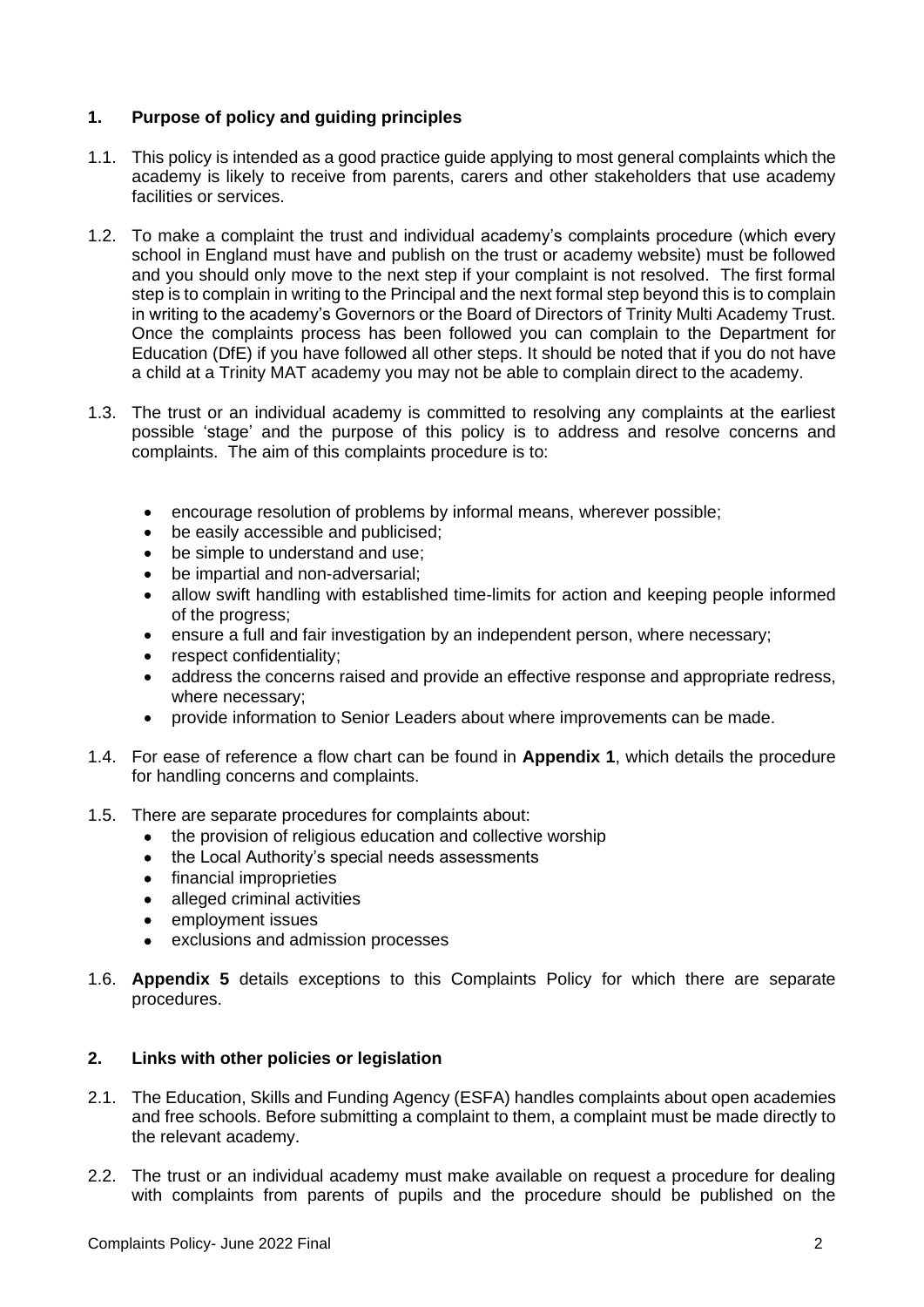academy's website. This procedure must comply with The Education (Independent School Standards) Regulations 2014.

- 2.3. Academies may choose to handle complaints from those who are not parents of pupils at the academy differently.
- 2.4. The trust or an individual academy is required to comply with their obligations under the Equality Act 2010, Data Protection Act 2018 and Freedom of Information Act 2000.

#### **3. Raising a concern; Guidelines for dealing with concerns and complaints informally**

- 3.1. The vast majority of concerns and complaints can be resolved informally. It is in everyone's interest to resolve complaints at the earliest possible 'stage'. There are many occasions where concerns are resolved straight away through speaking to the class teacher, Tutor, College Manager, Pastoral Manager, Senior Leader, and Principal's PA etc.
- 3.2. All stakeholders, particularly parents and carers must feel able to raise a concern with members of staff without any formality, either in person, by telephone or in writing. At first it may be unclear whether the complainant is asking a question or expressing an opinion, rather than making a complaint. It may also be appropriate for someone to act on behalf of the person raising a complaint and it may be in everyone's interest to have a preliminary discussion about an issue to help decide whether he or she wishes to take it further.
- 3.3. The academy will seek to ask the complainant at the earliest Stage what they think might resolve the issue in order to find a satisfactory outcome for all parties.
- 3.4. The normal response time for an initial response or acknowledgement is within 24 hours. Where this is not possible, an explanation must be given for the reason for delay.
- 3.5. Members of staff dealing with these concerns should record the nature of the concern and steps taken to resolve it.
- 3.6. If the parent is not satisfied by the actions taken to resolve the issue at this informal Stage, they should follow the formal complaints process.

## **4. Formal complaints**

- 4.1. It is in everyone's interest that complaints are resolved at the earliest possible Stage. The trust/academy has a four 'stage' formal complaint process shown in **Appendix 1.**
- 4.2. As the Principal has responsibility for the day-to-day running of the academy they have responsibility for the implementation of a complaints system, including the decisions about their own involvement at various 'stages'. One of the reasons for having various "stages" in a complaints procedure is to reassure complainants that their grievance is being heard by more than one person.
- 4.3. The Principal will make arrangements to ensure that their involvement will not predominate at every 'stage' of a particular complaint. If s/he is involved at 'stage' 1, then 'stage' 2 should be carried out by another Senior Leader.
- 4.4. The nominated complaints co-ordinator is shown for each academy in appendix 6 of this policy. Their job is to monitor and record the outcomes of complaints.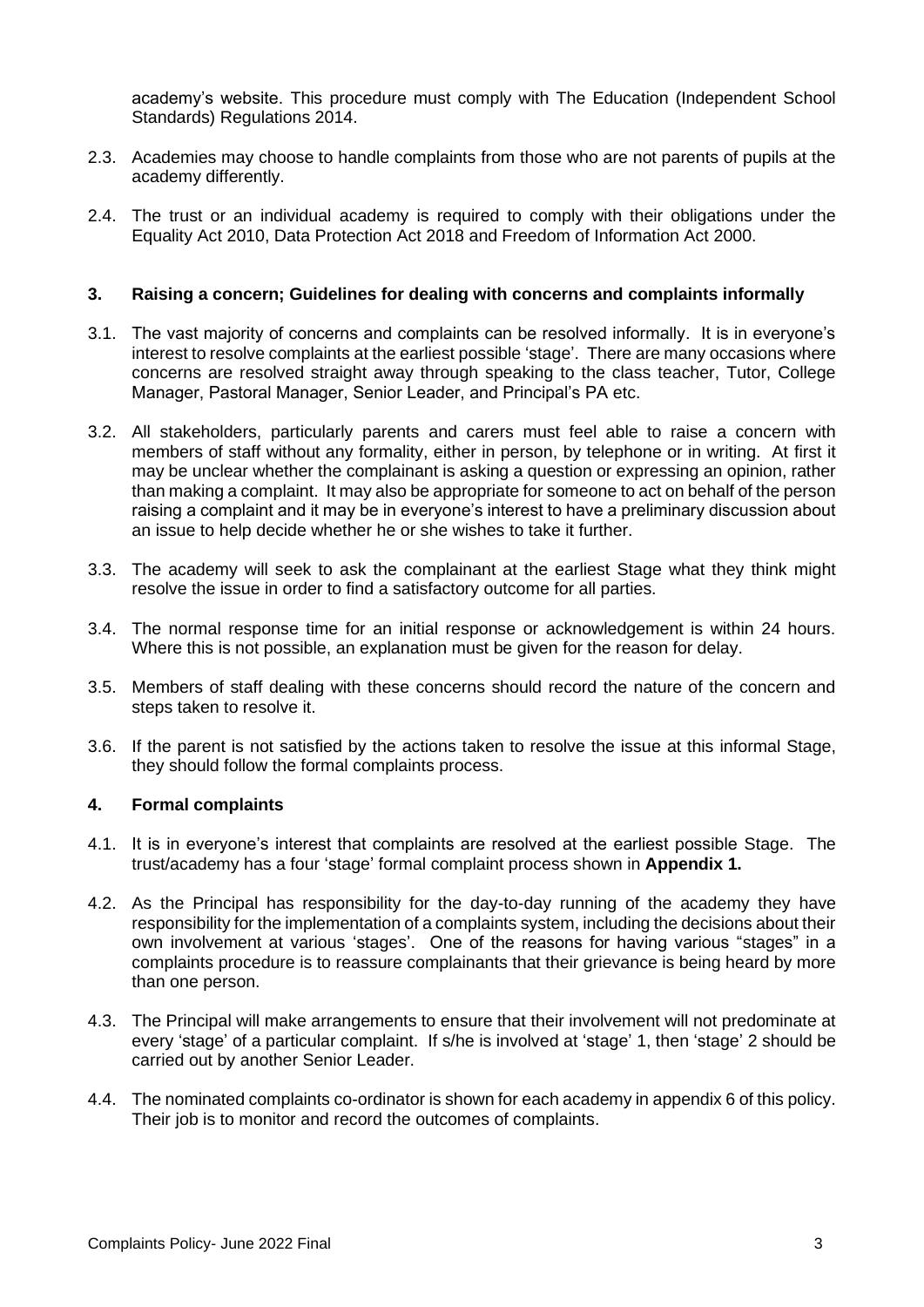- 4.5. **Stage 1** Complaint heard by a member of staff.
	- 4.5.1. Complainants have an opportunity for discussion about their concern with the appropriate member of staff (e.g. class teacher, Tutor, College Manager, Senior Leader, or Principal's PA) who clarifies the nature of the concern, and will reassure them that the academy wants to hear about it. The member of staff may be able to resolve the complaint by explaining how the situation happened. It can be helpful to identify at this point what sort of outcome the complainant is seeking.
	- 4.5.2. If the member of staff first contacted cannot immediately deal with the matter, s/he should make a clear note of the date, name, contact address and/or phone number.
	- 4.5.3. Any member of staff will know how to refer, if necessary, to the person with responsibility for the particular issue raised. S/he will check later to make sure the referral has been successful.
	- 4.5.4. On certain major issues, the Principal may decide to deal with concerns directly at this Stage.
	- 4.5.5. If the concern relates to the Principal and is not resolved at this 'stage' it will escalate to 'stage' 2 and the Chair of Governors and/or Executive Principal will be involved.
	- 4.5.6. The staff member dealing with the concern makes sure that the complainant is clear what action (if any) or monitoring of the situation has been agreed, putting this in writing only if this seems the best way of making things clear.
	- 4.5.7. Where no satisfactory solution has been found within 10 academy days, parents are asked if they wish their concern to be considered further. If so they are given clear information, both orally and in writing, about how to proceed and about any independent advice available to them.
- 4.6. **Stage 2** Complaint heard by a Senior Leader.
	- 4.6.1. At this 'stage' it has become clear that the concern is a definite complaint and the complainant should confirm this in writing to the Principal. The Principal will then allocate a Vice Principal, or other member of the Senior Leadership team, to respond and the complaints co-ordinator will monitor the situation and keep them informed.
	- 4.6.2. The process at 'stage' 2, with more information on who will be involved and timescales, is included in **Appendix 2.**
	- 4.6.3. If a complaint is against the action of a Vice Principal, the Principal will investigate or another equivalent Senior Leader.
- 4.7. **Stage 3** Complaint investigated by the Principal and the Chair of Governors is made aware.
	- 4.7.1. At this 'stage' the complaint has not been resolved by the appointed Senior Leader, the Principal will now fully investigate the matter; they will also make the Chair of Governors aware of the complaint.
	- 4.7.2. The process at 'stage' 3 with more information on who will be involved and time scales is included in **Appendix 3.**
	- 4.7.3. If the complaint is against the Principal, the Executive Principal and/or Chair of Governing body will lead the investigation.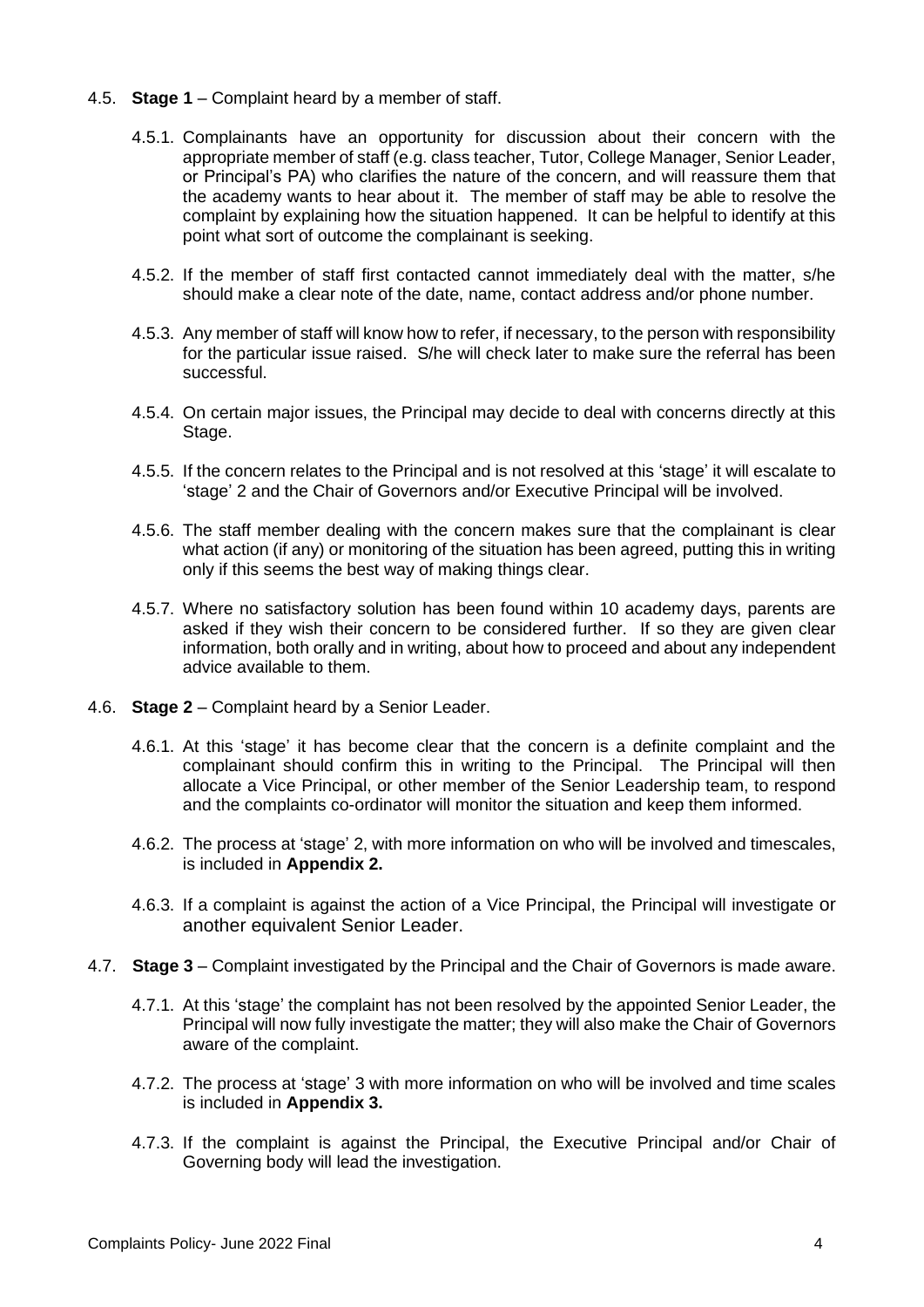- 4.8. **Stage 4** Complaint heard by Governing Body Appeal Panel
	- 4.8.1. If the complainant indicates in writing that they wish to appeal against the outcome of the investigation into their complaint, this is referred to an appeal panel.
	- 4.8.2. It is important that this review is unprejudiced and impartial; therefore, no Governor may sit on the Panel if they have had prior involvement with the complaint. The review is the last Stage of the internal complaints process and is not there to merely rubber stamp previous decisions. Therefore, individual complaints should not be considered by the full Governing Body as serious conflicts of interest can arise; for example, in exceptional circumstances a complaint may result in disciplinary action against a member of staff, and Governors may be required to give an unprejudiced hearing to an appeal by the member of staff concerned. Similarly, some Governors might have knowledge of the problem which led to the complaint and would be unable to give unbiased consideration to the issue.
	- 4.8.3. Many complaints are inevitably seen by parents as being "against" a particular member of staff and their actions. However, all complaints that reach this Stage will have done so because the complainant has not been satisfied at the earlier Stages of the procedure. Therefore, it may be appropriate for the Governing Body to consider that the complaint is against the academy rather than against the member of staff whose actions led to the original complaint.
	- 4.8.4. The process at 'stage' 4, with more information on who will be involved and timescales included in **Appendix 4.**

#### **5. Serial and Persistent Complaints**

- 5.1. The majority of people pursue their complaints about the academy in a way that is reasonable. This means that they treat others with courtesy and respect and, recognising the time constraints under which members of staff work, allow the academy a reasonable time to respond to a complaint.
- 5.2. However, occasionally, despite all 'stages' of the procedure having been followed, the complainant remains unhappy. It may be that the academy was not able to resolve all aspects of their complaint and, instead of moving on, the complainant repeatedly tries to re-open the same issue. It is a poor use of the academy's time and resources to make substantially the same points.
- 5.3. If the correspondence or complaint is viewed as 'serial' or 'persistent', the academy may choose not to respond provided that the complainant has completed the procedure. The Chair of Governors may inform them in writing that the procedures have been exhausted and the matter is now closed. There will be no obligation on the part of the trust or an individual academy to respond unless the complainant raises an entirely new, separate complaint which must be responded to in accordance with the complaints procedure and treated on its own merits. The academy will need to adopt a proportionate approach and should not stop responding just because an individual is difficult to deal with or asks complex questions.

## **6. Physical or verbal aggression**

6.1. On rare occasions, the unreasonable behaviour of a complainant can pose a threat to the trust or an individual academy community. This can occur either while a complaint is being investigated or once the investigation has finished. If this occurs, a warning letter to the complainant threatening to ban them from the premises should help to deter any abusive or aggressive behaviour. In the most extreme cases, it may be necessary to impose an actual ban on the person; if this is the case the academy will seek legal advice on the process.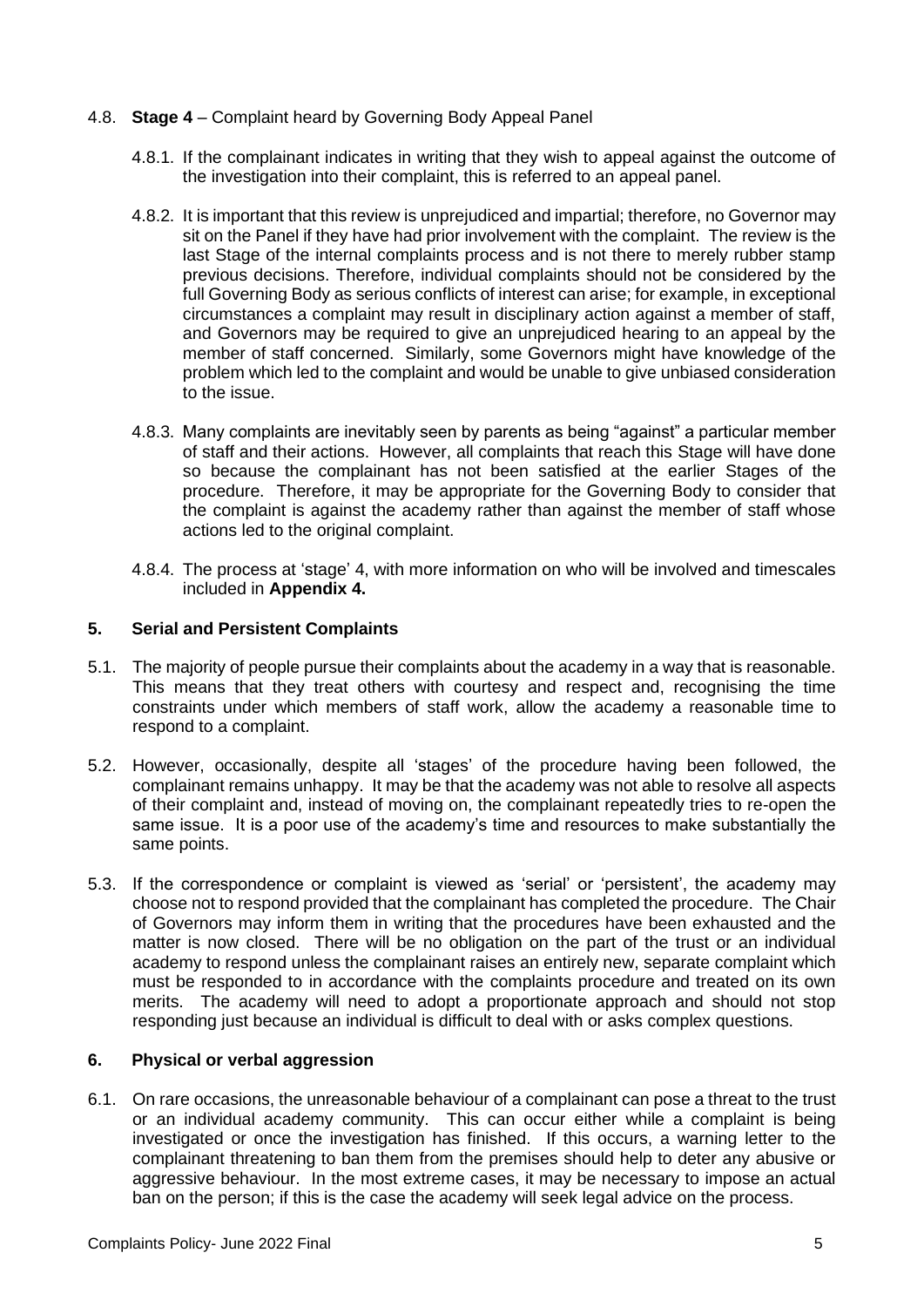6.2. The trust or an individual academy reserves the right to contact the Police to report extreme behaviour of an individual.

# **7. Roles and responsibilities**

- 7.1. The role of the Principal
	- 7.1.1. The Principal will ensure that staff are familiar with this policy and receive appropriate training in complaint handling and ensure the smooth running of the procedure.
	- 7.1.2. The Principal will assign a member of the Senior Leadership team to deal with formal complaints.
	- 7.1.3. The Principal will ensure that the complainant is fully updated at each Stage of the procedure.
- 7.2. The role of the Governing Body
	- 7.2.1. The Governing Body will monitor complaints (nature and level) to review any improvements to current academy processes or systems.
	- 7.2.2. The Governing Body will convene an appeal panel for complaints under Stage 4 of the policy.
	- 7.2.3. The chair of the appeal panel will ensure that the hearing is conducted in an informal manner with all parties treated with respect and courtesy.
- 7.3. The role of the employee/other staff
	- 7.3.1. All staff should deal with complaints, queries or concerns from parents in a professional manner and in line with the timescales of this policy.
	- 7.3.2. All staff will seek to resolve the complaint at the earliest possible Stage.
	- 7.3.3. The Senior Leader appointed to investigate a complaint will provide a comprehensive, transparent and fair consideration of the complaint.
	- 7.3.4. The investigator will hold professional interviews, keep accurate records, and keep an open mind when analysing information and responding to the complainant.
	- 7.3.5. The complaints coordinator will keep a complaints log to record formal complaints.
	- 7.3.6. The complaints coordinator will convene a Governor's panel and communicate information to all parties at Stage 4 of the process.

## **8. Monitoring and Evaluation**

- 8.1. The Governing Body will monitor the level and nature of complaints and review the outcomes on a regular basis to ensure the effectiveness of the procedure and make changes where necessary. Complaints information shared with the whole Governing Body will not name individuals.
- 8.2. As well as addressing an individual's complaints, the process of listening to and resolving complaints will contribute to academy improvement. When individual complaints are heard, the academy may identify underlying issues that need to be addressed. The monitoring and review of complaints by the academy and the Governing Body can be a useful tool in evaluating the academy's performance.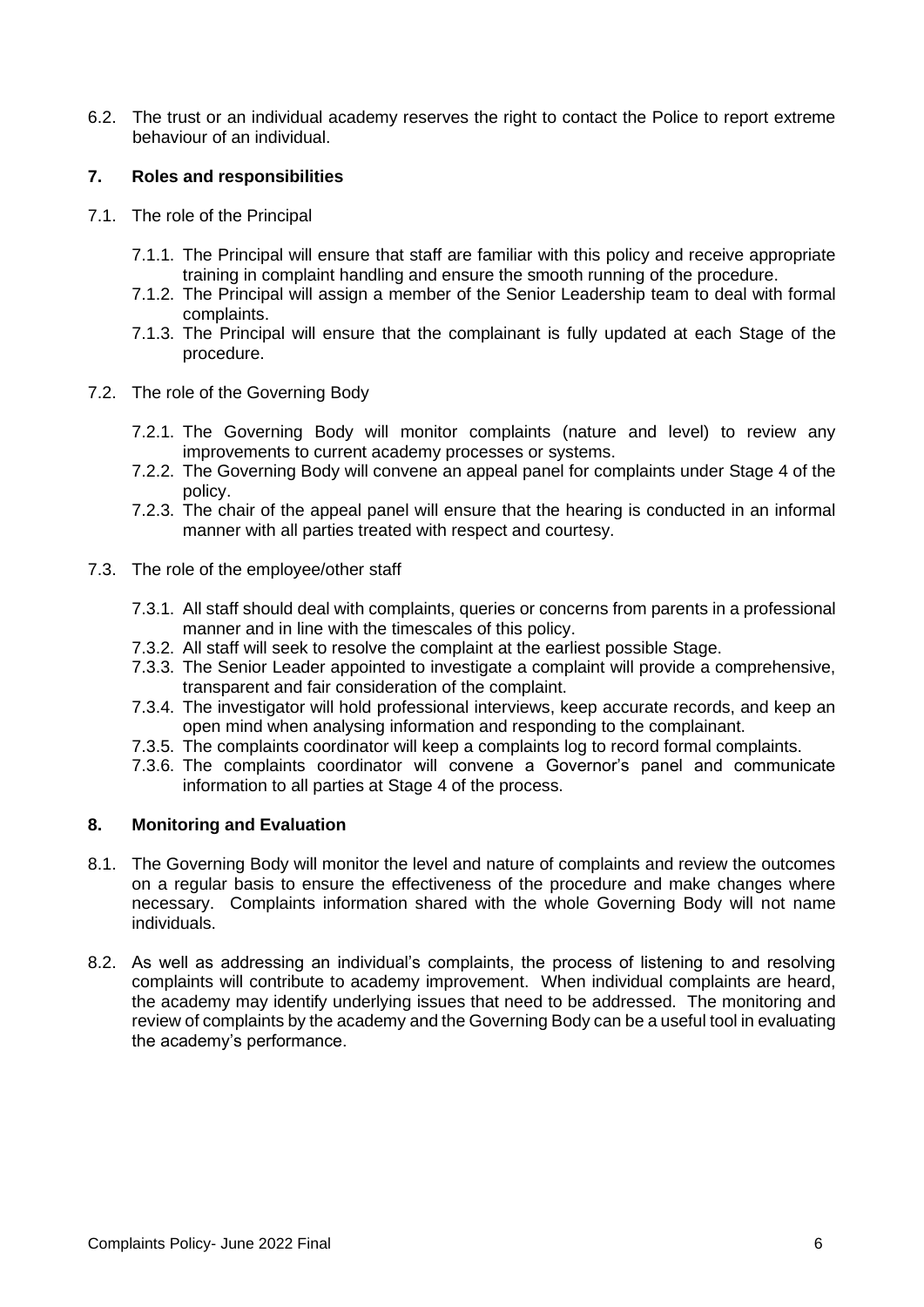

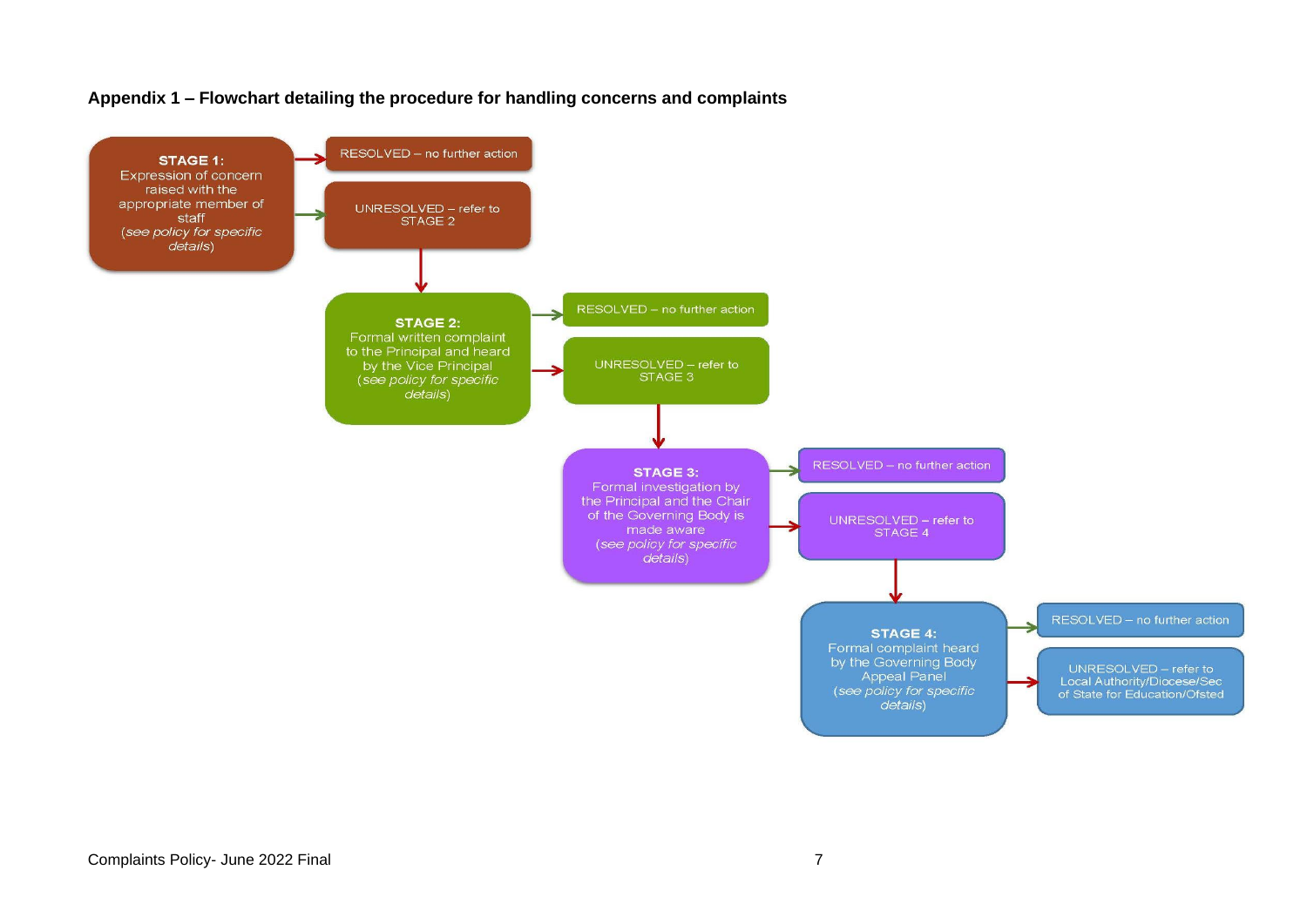# **Appendix 2 - Procedure at Stage 2**

- 1. The complaints coordinator acknowledges the complaint orally, or in writing, within three academy days of receiving confirmation that the complaint is now to be dealt with at 'stage' 2. The acknowledgement will confirm which Vice Principal (or member of Senior Leadership) the Principal has delegated to investigate the complaint. The complainant will also be provided with a copy of the complaints policy and a target date for providing a response to the complaint. This should normally be within 10 academy days; if this proves impossible, the complainant will be contacted by the complaints coordinator who will offer an explanation for the delay and give a revised date for a response.
- 2. The appointed Senior Leader will contact the complainant either verbally or in writing to provide an opportunity for the complainant to meet him/her to supplement information provided previously. It is made clear to the complainant that if s/he wishes, s/he may be accompanied to any meeting by a friend, relative, representative, or advocate who can speak on his or her behalf; and that interpreting facilities are available if needed.
- 3. If necessary, the Senior Leader should interview witnesses and take statements from those involved. If the complaint centres on a student, the student should also be interviewed. Students would normally be interviewed with parents/guardians present. In some situations, circumstances may prevent this e.g. where this would seriously delay the investigation of a serious/urgent complaint or where particular circumstances mean that a student has specifically said s/he would prefer that parent/guardians were not involved. In such circumstances another member of staff with whom the student feels comfortable may be asked to attend. If a member of staff is complained against, the needs of that person should be borne in mind.
- 4. The Senior Leader keeps written records of meetings, telephone conversations, and other documentation. Once all the relevant facts have been established, they will produce a written response to the complainant to discuss/resolve the matter. This may be by letter or email.
- 5. A written response includes a full explanation of the decision and the reasons for it. Where appropriate, this includes what action the academy will take to resolve the complaint. The complainant is advised that should s/he wish to take the complaint further s/he should notify the Principal within two calendar weeks of receiving the outcome letter.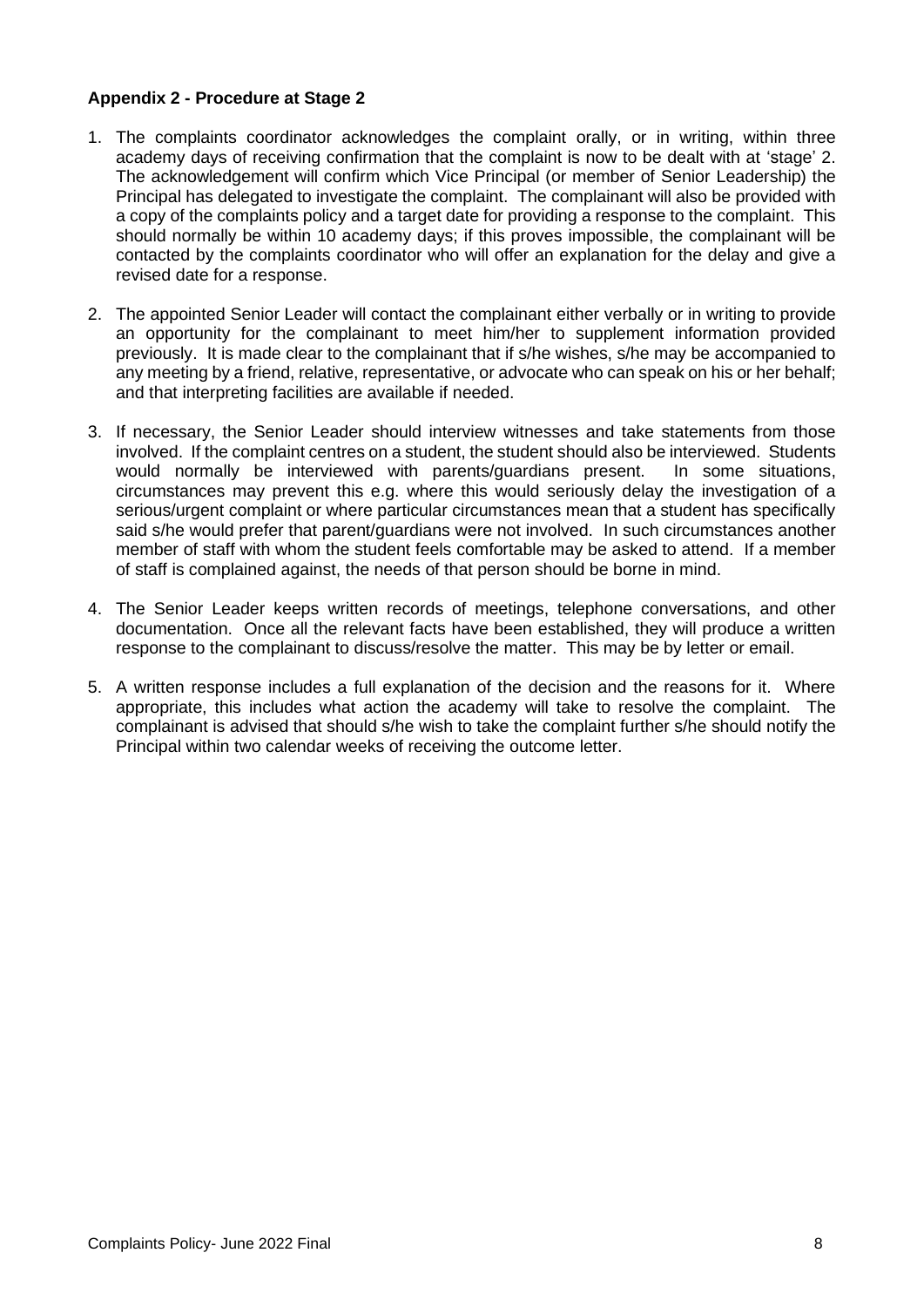# **Appendix 3 - Procedure at Stage 3**

Upon receipt of a written request by the complainant for the complaint to proceed to 'stage' 3, the procedures outlined below should be followed:

- 1. The complaints coordinator should write to the complainant within three academy days to acknowledge receipt of the written request. It will also advise on the likely time scale of the Principal's response to the complainant (normally 10 days).
- 2. The complaints coordinator will arrange a meeting (verbally or in writing) with the complainant.
- 3. In preparation for the meeting the Principal will look at all the findings from Stage 2 and will evaluate as to whether a thorough investigation has been conducted.
- 4. They may wish to investigate certain areas of the complaint and gather further evidence.
- 5. In the meeting with the complainant the Principal will establish; what outcome they wish to achieve, why they were not happy with the outcome at 'stage' 2 and take any additional evidence that may be available.
- 6. The Principal will keep written records of meetings, telephone conversations, and other documentation. Once all the relevant facts have been established, the Principal should then produce a written response to the complainant to discuss/resolve the matter.
- 7. A written response includes a full explanation of the decision and the reasons for it. Where appropriate, this includes what action the academy will take to resolve the complaint. The complainant is advised that should s/he wish to take the complaint further s/he should notify the Chair of Governors (via the complaints coordinator) within two calendar weeks of receiving the outcome letter.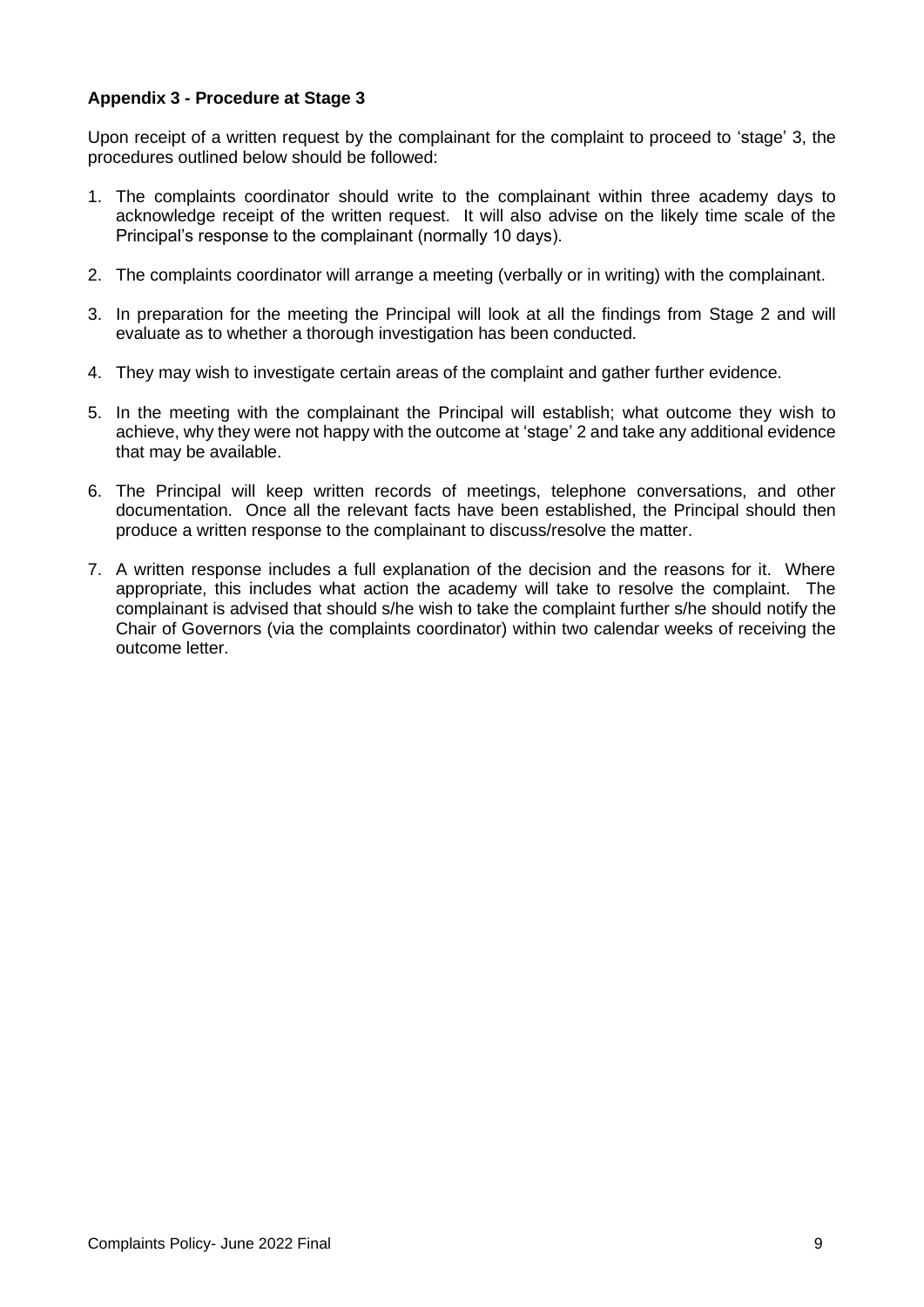## **Appendix 4 - Procedure at Stage 4**

Upon receipt of a written request by the complainant for the complaint to proceed to 'stage' 4, the procedures outlined below should be followed:

- 1. The complaints coordinator should write to the complainant within three academy days to acknowledge receipt of the written request. The acknowledgement should inform the complainant that the complaint is to be heard, within 20 academy days of receiving the complaint. The letter should also explain that the complainant has the right to submit any further documents relevant to the complaint. These must be received in time for the documents to be sent to the three members of the Panel.
- 2. The complaints coordinator will arrange to convene a Complaints Panel. The panel members should include two Governors and one independent panel member. All panel members should have had no prior involvement with the complaint. The Chair or Vice-Chair of the Governing Body should chair the panel. If s/he has previously been involved, a Chair must be elected for this purpose. It is not appropriate for the Principal to have a place on the Panel. The Panel will want to bear in mind the advantages of having a parent (who is also a Governor) on the Panel. The Panel will also be sensitive to equality issues. Where a panel cannot be formed with two Governors who have not previously been involved in the complaint, the trust may use Governors or Directors from across the trust to form an appeal panel. This is in the interests of impartiality.
- 3. The Chair of the Panel will ensure that the complaint is heard by the Panel within 20 academy days of receiving the letter. All relevant correspondence regarding the complaint should be given to each Panel member when the composition of the Panel is confirmed.
- 4. The Chair of the Panel will write and inform the complainant, Principal, any relevant witnesses and members of the Panel at least five academy days in advance, of the date, time and place of the meeting. The notification to the complainant should also inform him/her of the right to be accompanied to the meeting by a friend/advocate/interpreter. The letter will also explain how the meeting will be conducted.
- 5. The Chair of the Panel should invite the Principal (or other senior leader who responded to the complaint at 'stage' 2), to attend the Panel meeting and prepare a written report for the Panel in response to the complaint. The senior leader may also invite members of staff directly involved in matters raised by the complainant to respond in writing, or in person, to the complaint. Any relevant documents including the Principal's report should be received by all concerned, including the complainant, at least five academy days prior to the meeting.
- 6. The involvement of staff other than the Principal is subject to the discretion of the Chair of the Panel.
- 7. It is the responsibility of the Clerk to the Panel, usually the Principal's PA or appropriate Senior Administrator to ensure that the meeting is properly recorded.
- 8. The aim of the meeting should be to resolve the complaint and achieve reconciliation between the academy and the complainant. However, it has to be recognised that sometimes it may only be possible to establish facts and make recommendations which will satisfy the complainant that his or her complaint has at least been taken seriously.
- 9. The Panel should remember that many complainants, particularly parents are unused to dealing with groups of people in formal situations and may feel inhibited when speaking to the Panel. It is therefore recommended that the Chair of the Panel ensures the proceedings are as informal as possible.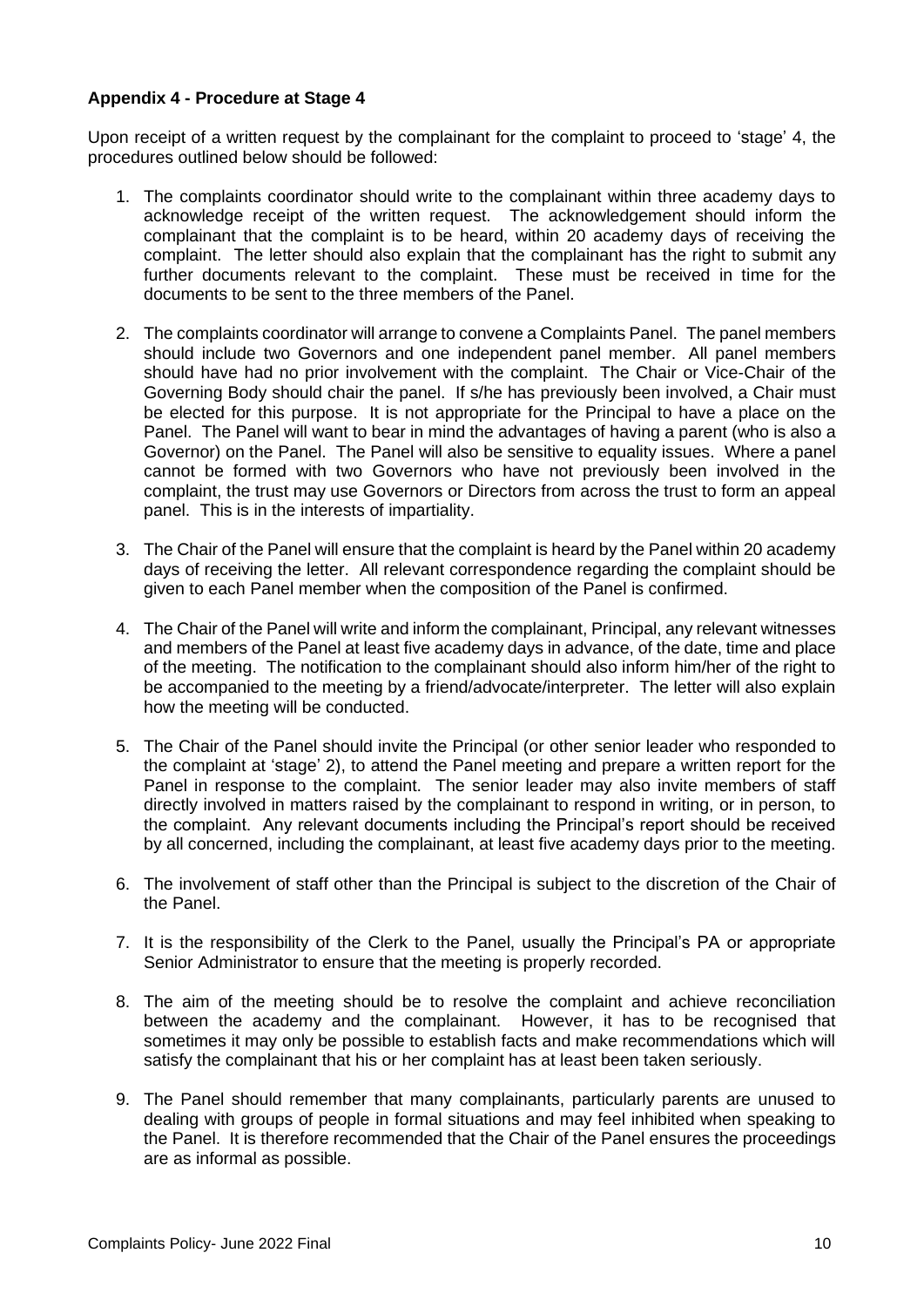- 10. If either party wishes to introduce previously undisclosed evidence or witnesses, it is in the interests of natural justice to adjourn the meeting so that the other side has time to consider and respond to the new evidence.
- 11. The meeting should allow for:
	- the complainant to explain their complaint
	- the Panel to question the complainant
	- the Principal to explain the academy's response
	- the Panel to question the Principal and/or other
	- members of staff about the academy's response
	- any party to have the right to call witnesses (subject to the approval of the Chair)
	- final statements by both the complainant and the Principal
- 12. The Chair of the Panel will explain to all concerned that the Panel will now consider its decision, and a written decision will be sent to both parties within 15 academy days.
- 13. The Panel will then consider the complaint and all the evidence presented and (a) reach a unanimous, or at least a majority, decision on the complaint and (b) decide upon the appropriate action to be taken to resolve the complaint and (c) where appropriate, suggest recommended changes to the academy's systems or procedures to ensure that problems of a similar nature do not happen again.
- 14. The written statement outlining the decision of the Panel must be sent to the complainant and Principal. The letter to the complainant should explain whether a further external appeal can be made, and if so, to whom.
- 15. The academy should ensure that a copy of all correspondence and notes are kept. These records should be kept separately from the student's personal records.

At this 'stage' it is generally more acceptable to see the Principal and complainant separately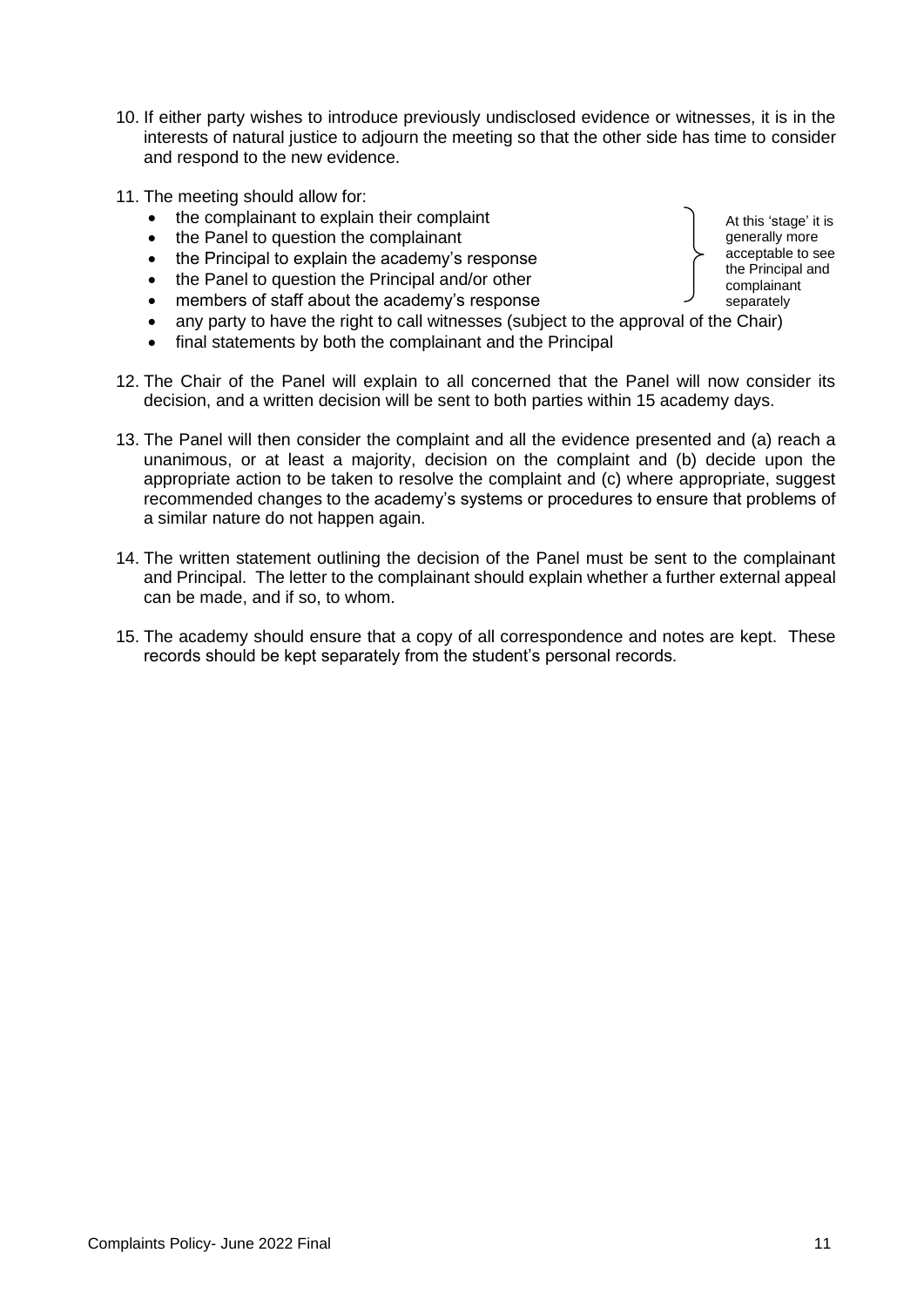# **Appendix 5**

This complaints policy covers all complaints about any provision of facilities or services that the academy provides with the exceptions listed below, for which there are separate (statutory) procedures.

| <b>Exceptions</b>                                                                                                                                                      | Who to contact                                                                                                                                                                                                                                                                                                                                              |
|------------------------------------------------------------------------------------------------------------------------------------------------------------------------|-------------------------------------------------------------------------------------------------------------------------------------------------------------------------------------------------------------------------------------------------------------------------------------------------------------------------------------------------------------|
| Admissions to school<br>$\bullet$<br>of<br>Special<br>Statutory<br>assessments<br>$\bullet$<br><b>Educational Needs (SEN)</b><br>School re-organisation proposals<br>٠ | Concerns should be raised direct with local<br>authorities (LA). For school admissions, it will<br>depend on who is the admission authority (either<br>the school or the LA).                                                                                                                                                                               |
| Matters likely to require a Child Protection<br>$\bullet$<br>Investigation                                                                                             |                                                                                                                                                                                                                                                                                                                                                             |
| Exclusion of children from school<br>$\bullet$                                                                                                                         | Complaints about the application<br>the<br>of<br>behaviour policy can be made through the<br>academy's complaints procedure as outlined in<br>the complaints policy.<br>Further information about raising concerns about<br>exclusions is available in the <b>School</b> discipline<br>and exclusion guidance.                                              |
| Whistleblowing                                                                                                                                                         | There is a whistleblowing procedure for<br>employees, including temporary staff and<br>contractors. The Secretary of State for<br>Education is the prescribed person for matters<br>relating to education for whistle-blowers who do<br>not want to raise matters direct with their<br>employer. Concerns can be raised<br>with DfE using our contact form. |
|                                                                                                                                                                        | Volunteers who have concerns about schools<br>should complain through the school's<br>complaints procedure. Depending on the<br>substance of the complaint they may also be<br>able to complain to:<br>the local authority<br>$\bullet$                                                                                                                     |
|                                                                                                                                                                        | DfE using our contact form<br>$\bullet$                                                                                                                                                                                                                                                                                                                     |
|                                                                                                                                                                        | Complaints about how a school is run may also<br>be made to Ofsted<br>https://contact.ofsted.gov.uk/online-complaints                                                                                                                                                                                                                                       |
| Staff<br>disciplinary<br>grievances<br>and<br>procedures                                                                                                               | These matters will be dealt with under the trust's<br>employment policies and internal procedures.                                                                                                                                                                                                                                                          |
| Complaints about services provided by<br>other providers who may use school<br>premises or facilities.                                                                 | Providers should have their own complaints<br>procedure to deal with complaints about service.<br>They should be contacted direct.                                                                                                                                                                                                                          |